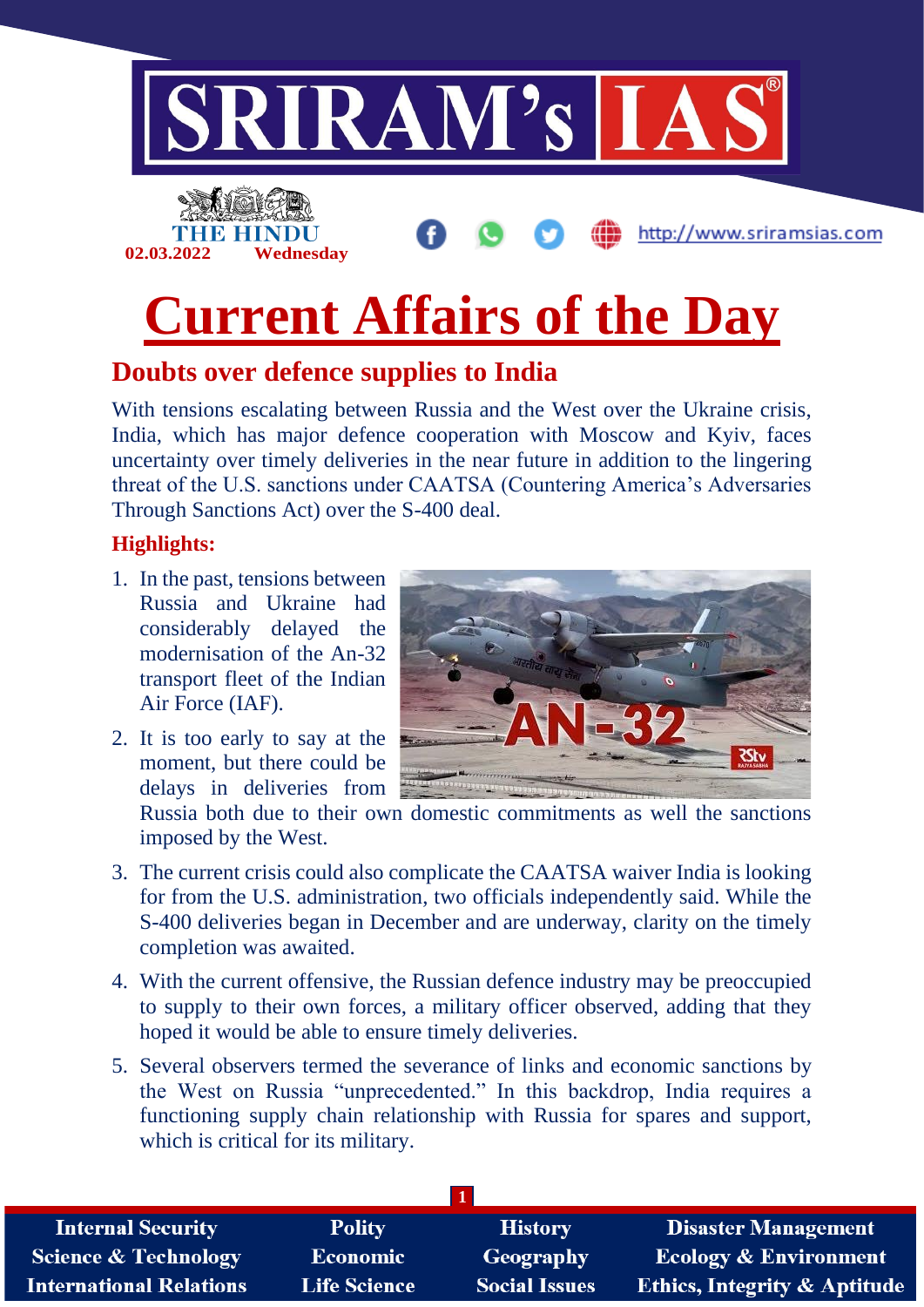



# http://www.sriramsias.com

#### **Traditional supplier**

1. While Russia has been a traditional military supplier sharing platforms and technologies that others would not, the cooperation has further deepened in recent years. The defence trade between the two countries has crossed \$15 billion since 2018.



- 2. Even today, over 60% of Indian military inventory is of Russian origin, especially with respect to fighter jets, tanks, helicopters and submarines among others, while several deals are in the pipeline.
- 3. For instance, in December, India and Russia signed a ₹5,000-crore deal for 6.1 lakh AK-203 assault rifles to be manufactured jointly in Uttar Pradesh.
- 4. In addition, Russia is manufacturing two stealth frigates for the Navy. They are to be delivered next year onwards, while another two are being manufactured by the Goa Shipyard Limited under technology transfer.

#### **Deals with Ukraine**

- 1. India had signed a separate deal with Ukraine for eight Zorya-Mashproekt gas turbine engines for the frigates.
- 2. Ukraine is also upgrading over 100 An-32 transport aircraft of the IAF under a deal finalised in 2009.



3. At Aero India in February 2021, Ukraine signed four agreements worth \$70 million, which includes the sale of new weapons as well as maintenance and upgrade of the existing ones in service with the military, as reported earlier.

| <b>Internal Security</b>        | <b>Polity</b>       | <b>History</b>       | <b>Disaster Management</b>              |
|---------------------------------|---------------------|----------------------|-----------------------------------------|
| <b>Science &amp; Technology</b> | <b>Economic</b>     | Geography            | <b>Ecology &amp; Environment</b>        |
| <b>International Relations</b>  | <b>Life Science</b> | <b>Social Issues</b> | <b>Ethics, Integrity &amp; Aptitude</b> |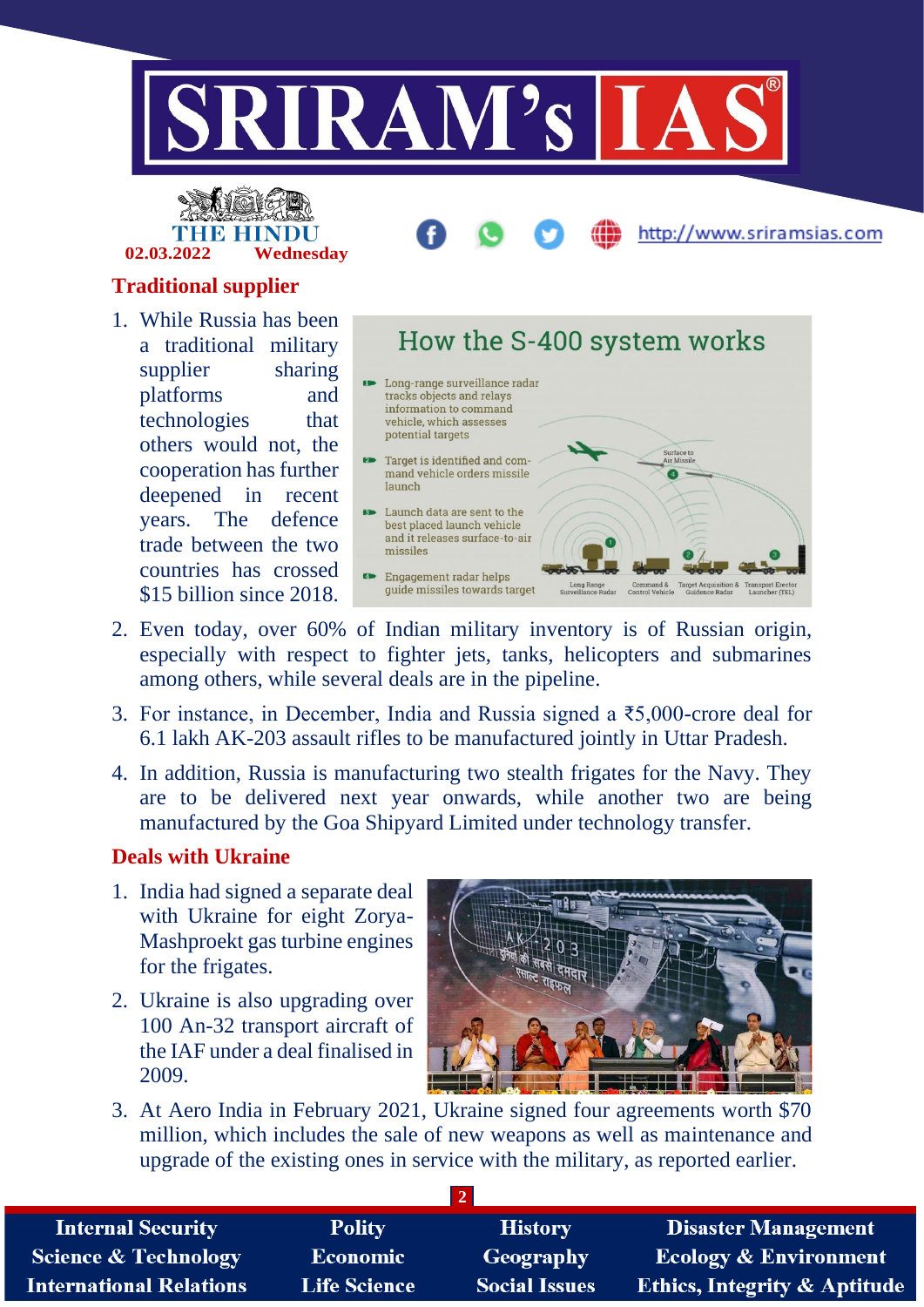

# **'War may spur shift of IT jobs from Russia, Ukraine to India'**

**02.03.2022 Wednesday**

- 1. The Russia-Ukraine conflict may disrupt the services of 80,000 to 1 lakh highly qualified professionals with digital engineering and IT skills from Ukraine, Belarus, Russia and other neighbouring countries in Eastern Europe, according to Everest Group.
- 2. These jobs will have to move to safe havens and about 70% of these are likely to come to India, the Dallas-based management consulting and IT analyst firm said.
- 3. Ukraine is a key global delivery location for IT and engineering R&D services. Now, the war has created widespread uncertainty and significant concerns for companies, including Indian players, in the region, the firm said.

# **'Ukraine war will lift import bill, widen current account deficit'**

- 1. The ongoing crisis in Ukraine is set to push the country's import bills beyond the \$600-billion mark this fiscal, given India's import dependence on crude oil, natural gas, gems and jewellery, edible oils and fertilizers, which can lead to a spike in inflation, wider current account deficit, and a falling rupee, India Ratings warned.
- 2. The rating agency said the ongoing geopolitical risks arising from the Russia-Ukraine war would push India's import bills higher for items such as mineral oils and gas, gems and jewellery, edible oils and fertilizers.
- 3. The impact will be felt more on inflation, a widening current account deficit and a falling rupee. The ramifications of the Russia-Ukraine war on the domestic economy will be felt via higher global commodity prices — crude oil has been on a boil, surging to \$103.15 a barrel in February 2022.

# **When the maximum is minimum: Winter days in 2021-22 coldest in 71 years, shows IMD data**

1. The Intergovernmental Panel on Climate Change (IPCC) released the second part of its sixth assessment report, its latest analysis of the wide-ranging and

| <b>Internal Security</b>        | <b>Polity</b>       | <b>History</b>       | <b>Disaster Management</b>              |  |
|---------------------------------|---------------------|----------------------|-----------------------------------------|--|
| <b>Science &amp; Technology</b> | <b>Economic</b>     | Geography            | <b>Ecology &amp; Environment</b>        |  |
| <b>International Relations</b>  | <b>Life Science</b> | <b>Social Issues</b> | <b>Ethics, Integrity &amp; Aptitude</b> |  |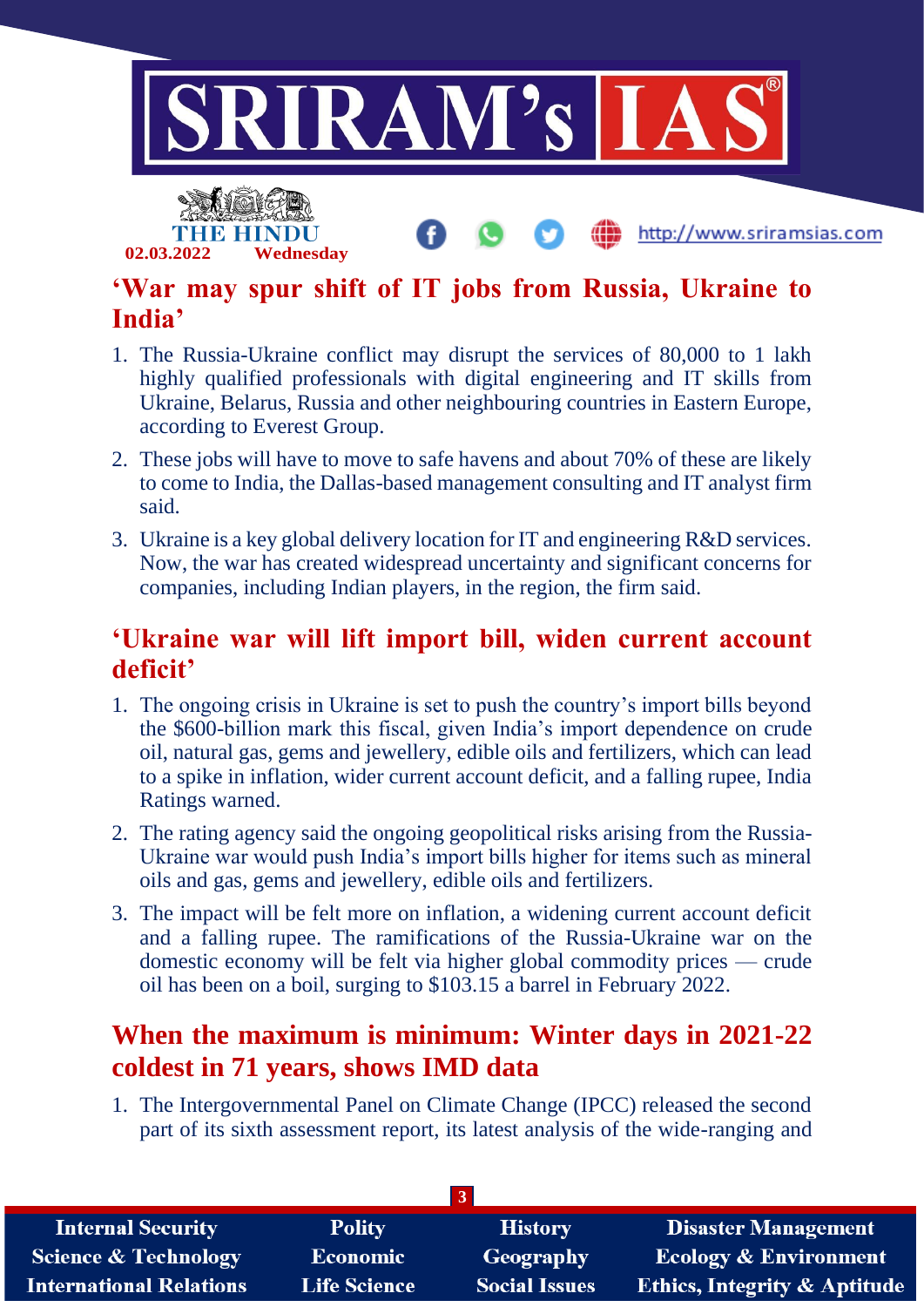



complex impact that the climate crisis is likely to have, with some irreversible changes that have already taken place.

- 2. According to India Meteorological Department's (IMD) gridded temperature dataset, this was the coldest winter India has experienced since the winter of 1951-52 by maximum temperature, largely a result of unseasonal rainfall.
- 3. The average maximum temperature in India this winter (up to February 27) was 24.29°C. This is 1.51°C less than the average temperature for the December-February interval in the 1981-2010 period, considered normal.
- 4. On no day this winter was India's average maximum temperature above normal.

### **SC enforces a landmark ruling on the death penalty**

More than four decades after a landmark ruling on death sentence cases, a bench in the Supreme Court has made the psychological evaluation of the condemned prisoner mandatory, along with seeking a report on the inmate's conduct at the time of examining whether the gallows remains the only fitting punishment.

# CONSTITUTIONAL VALIDITY OF CAPITAL **PUNISHMENT**

http://www.sriramsias.com

#### **Bachan Singh v. State of Punjab**

- O Capital punishment is violative of Art. 19 of the Constitution because the freedom guaranteed<br>therein cannot be enjoyed without the basic right to life.
- O Capital punishment as an alternative punishment in Sec. 302 of IPC violates Art. 21.
- O India was a party to the Stockholm Declaration of 1977 was committed to abolish death sentence.
- O The court through the majority of four judges<br>rejected all the contention and did not find it to be unconstitutional.

#### **Bachan Singh vs State of Punjab (1980)**

1. The measure has been adopted by a bench, headed by Justice Uday U Lalit, which took recourse to the spirit of the Supreme Court's verdict in Bachan Singh vs State of Punjab (1980).

| <b>Internal Security</b>        | <b>Polity</b>       | <b>History</b>       | <b>Disaster Management</b>              |
|---------------------------------|---------------------|----------------------|-----------------------------------------|
| <b>Science &amp; Technology</b> | Economic            | Geography            | <b>Ecology &amp; Environment</b>        |
| <b>International Relations</b>  | <b>Life Science</b> | <b>Social Issues</b> | <b>Ethics, Integrity &amp; Aptitude</b> |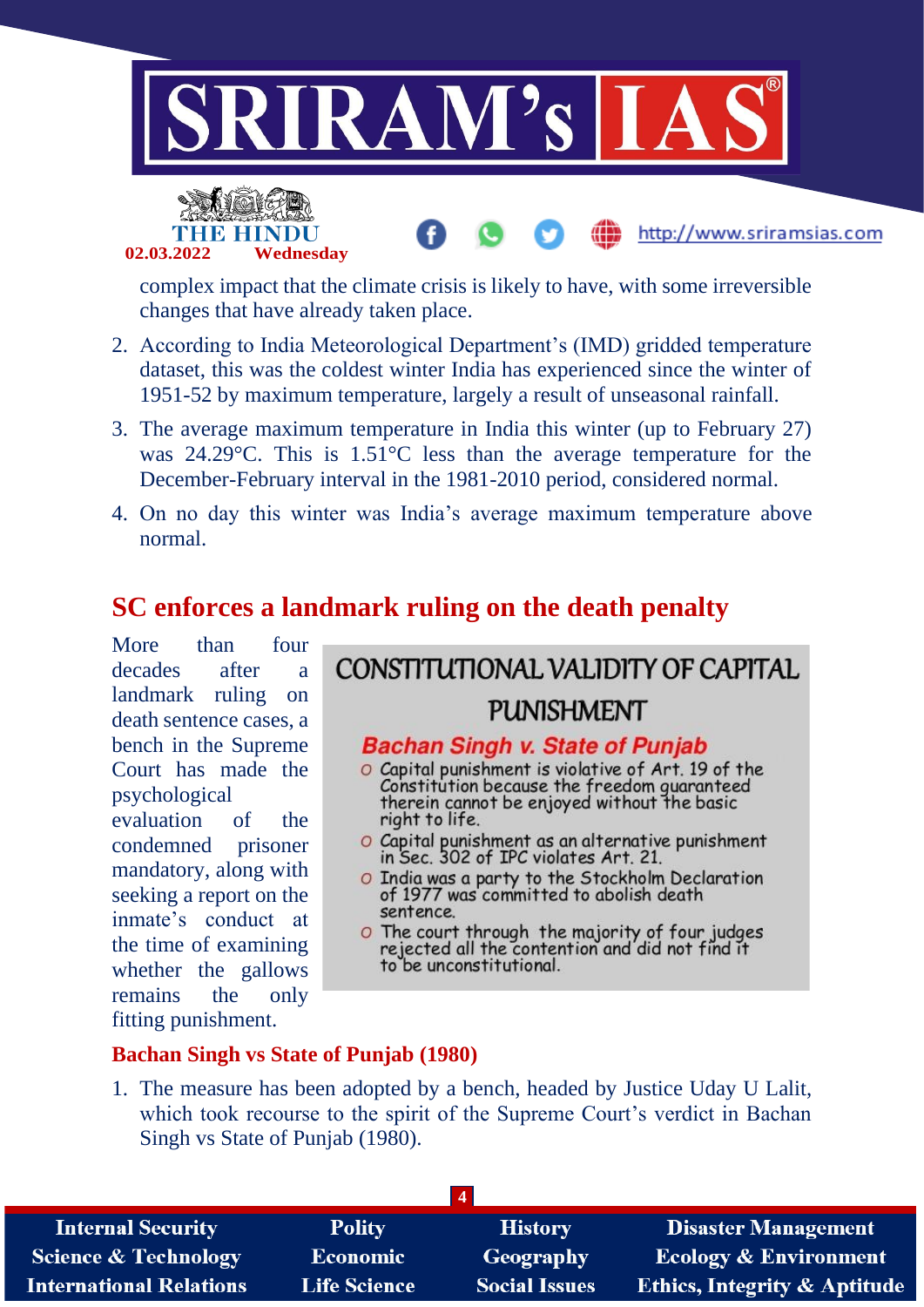

# **02.03.2022 Wednesday**

- 2. This verdict established the doctrine of "rarest of rare" crime in handing down capital punishment while mandating a comparative analysis of aggravating and mitigating circumstances in connection to the accused.
- 3. Taking a cue from the Bachan Singh verdict, justice Lalit, in a series of death sentences cases, has

# **ARGUMENTS IN FAVOUR & AGAINST CAPITAL PUNISHMENT FOR AGAINST**

- O It deters people and other criminals.
- O It is a social need.
- 
- O Humanitarian.
- O It is definite.
- O It is moral war. O Selected process to fight<br>with anti social elements,
- O It is legal demand.
- O It cannot deter the criminals and peoples.

http://www.sriramsias.com

- O It is not a social need.
- O It is a social need.<br>
O It saves the state money. O It does not save the public<br>
O Humanitarian money.
	- O It is inhuman and barbaric.
	- O Law is not definitive but change.
	- O Moral values are not inherited.
	- O It is not selected process to
	- fight with anti social elements.

recently held that "complete assistance" to the court in such matters would necessitate the production of not just the evidence in the case but also the latest state of the mental health of the prisoner.

- 4. The Bachan Singh case laid down that a court must scrutinise both the crime as well as the criminal, and then decide whether the death penalty is the only suitable punishment in the facts of the case.
- 5. Emphasis is to be also laid on the aggravating and mitigating factors which are dependent upon the facts and circumstances of the case, it held.

#### **The aggravating and mitigating factors:**

- 1. In Machi Singh vs State of Punjab (1983), the Supreme Court elucidated the doctrine of "rarest of rare" and set down some guiding principles in the death sentences cases.
- 2. The aggravating circumstances included the manner in which the crime was committed, the motive for committing the crime, the severity of the crime, and the victim of the crime. The mitigating circumstances comprised of the possibility of reformation and rehabilitation of an accused, his mental health and his antecedents.
- 3. In 2014, the Supreme Court ruled that unexplained delay in execution was a ground for commutation of the death penalty, and an inmate, his or her kin, or even a public-spirited citizen, could file a writ petition seeking such commutation.

| <b>Internal Security</b>        | <b>Polity</b>       | <b>History</b>       | <b>Disaster Management</b>              |  |
|---------------------------------|---------------------|----------------------|-----------------------------------------|--|
| <b>Science &amp; Technology</b> | <b>Economic</b>     | Geography            | <b>Ecology &amp; Environment</b>        |  |
| <b>International Relations</b>  | <b>Life Science</b> | <b>Social Issues</b> | <b>Ethics, Integrity &amp; Aptitude</b> |  |